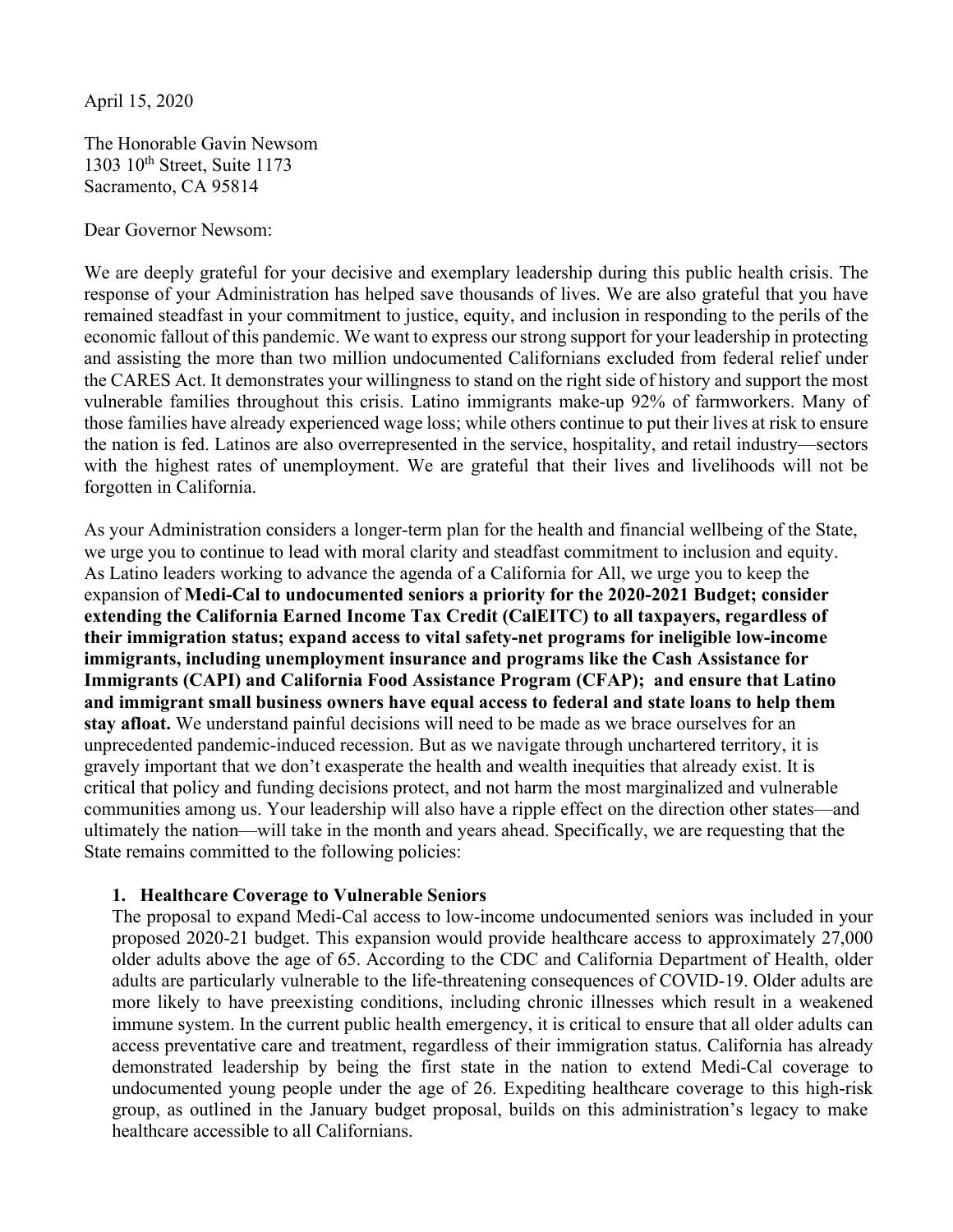## 2. **Providing Economic Relief to Immigrant Taxpayers**

We commend this administration's work to expand the California Income Tax Credit (CalEITC), which has put more than a billion dollars back in the pockets of working families and small businesses throughout California. Currently, however, immigrants that file their taxes using an Individual Taxpayer Identification Number (ITIN) remain ineligible for CalEITC. If tax credit eligibility were expanded to include all taxpayers, including undocumented workers that file using an ITI[N, 388,000](https://calbudgetcenter.org/blog/expanding-the-caleitc-is-an-effective-way-to-invest-in-californias-children-but-hundreds-of-thousands-of-children-of-immigrants-wont-benefit-unless-policymakers-act/) [families](https://calbudgetcenter.org/blog/expanding-the-caleitc-is-an-effective-way-to-invest-in-californias-children-but-hundreds-of-thousands-of-children-of-immigrants-wont-benefit-unless-policymakers-act/) would see a boost in their income. Latino children in California are already [more than twice](https://calbudgetcenter.org/blog/expanding-the-caleitc-is-an-effective-way-to-invest-in-californias-children-but-hundreds-of-thousands-of-children-of-immigrants-wont-benefit-unless-policymakers-act/) [as likely to live in poverty](https://calbudgetcenter.org/blog/expanding-the-caleitc-is-an-effective-way-to-invest-in-californias-children-but-hundreds-of-thousands-of-children-of-immigrants-wont-benefit-unless-policymakers-act/) when compared to white children. An estimated five million U.S. citizen children in our state live in mixed-status households. Expanding CalEITC eligibility can help reduce economic hardship faced by low-income families—in fact[, 90% of children](https://calbudgetcenter.org/blog/expanding-the-caleitc-is-an-effective-way-to-invest-in-californias-children-but-hundreds-of-thousands-of-children-of-immigrants-wont-benefit-unless-policymakers-act/) who would benefit from this tax credit expansion are Latino children of undocumented immigrants. According to the California Budget & Policy Center, the estimated cost to include immigrant families in CalEITC is estimated to be between [\\$117 million to \\$167 million.](https://calbudgetcenter.org/blog/expanding-the-caleitc-is-an-effective-way-to-invest-in-californias-children-but-hundreds-of-thousands-of-children-of-immigrants-wont-benefit-unless-policymakers-act/) This would be a modest investment considering undocumented immigrants contribut[e \\$3.1 billion](https://itep.org/wp-content/uploads/immigration2017.pdf) in state and local taxes annually. Yet, it will send a resounding message that this Administration values every life and family in our state—regardless of their citizenship status.

This is also a critical moment for California to expand existing programs intended to aid taxpaying immigrants left out of federal relief such as unemployment, Supplemental Nutrition Assistance Program (SNAP), and Social Security Income (SSI) given to disabled and elderly Americans. We urge the Administration to expand the California Food Assistance Program for Immigrants (CFAP) and Cash Assistance Program for Immigrants (CAPI) to undocumented immigrants, disabled immigrants and seniors. A time-limited expansion of these programs during this unprecedented moment of need would save lives and it is estimated to one-time allocation of approximately \$70 million. We understand that the state is grappling with loss in revenue but the cost of human suffering by not expanding these programs at this time is too great a price to pay.

## 3. **Ensuring Latino and Immigrant Small Business Owners Have Equal Access to Loans**

Latino and immigrant small business owners already face significant barriers to accessing capital, the limitations and restrictions in the recent CARES Act adds to the harmful inequities that debilitate the strength and sustainability of Latino-owned small businesses. Latino and immigrant small business owners are less likely to have a credit line with banks tasked with managing federal microloan programs, such as the Paycheck Protection Program (PPP). The major banking institutions added to the burden by limiting access to existing business customers and prioritizing small business with more than 50 employees. These structural barriers impact one of the largest contributors to our local economy—Latino-owned businesses contribute \$500 billion to the economy and employ more than three million people.

To ensure that Latino and immigrant small business owners receive the relief they need in California, we recommend the Administration explores other avenues to deploy these funds. This could include working with regional economic development funds, cooperatives nonprofits, and community foundations that have the capacity and expertise in working with immigrant and Latino-owned small businesses.

Before this public crisis hit and upended our lives, your Administration was making strides towards building an inclusive, equitable economy. As we find our way towards a new normal, we want to ensure California remains grounded in these values.